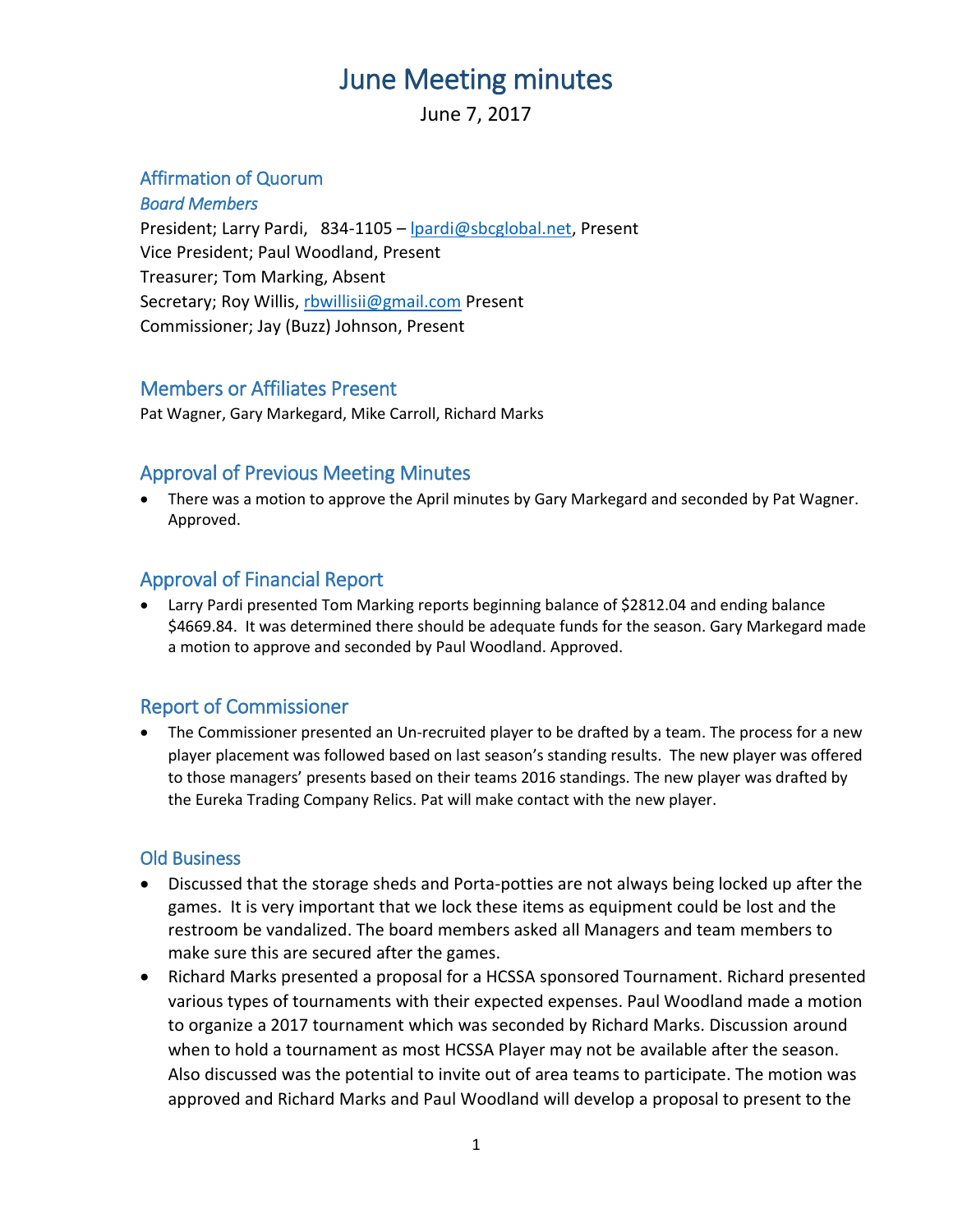# June Meeting minutes

June 7, 2017

Board. The proposal is expected to schedule the tournament late July or the first weekend in August. The proposal might include inviting out of the area teams but all 2017 HCSSA rules will be followed. It is expected that not all HCSSA Teams will participate but the possibility to blend or substitute players from various HCSSA teams is welcomed.

#### New Business

- $\bullet$  Discussion about how to address the May 16<sup>th</sup> games that were rained out. A motion by Buzzy Johnson to only have makeup games if there are impacts to the season standings, (Standing will be used for drafting Un-recruited players in 2018). Motion was seconded by Gary Markegard and the Approved on a 5 to 2 vote.
- Roy Wills presented a concern with the need to standardize the wavers used. The concern is that there are various forms being used from different teams with different requested information and text. A request was also made if we could also combine the Pitching waiver and Player waiver to one form. Roy took an action to develop a form for the 2018 season and preset to the Board at the July meeting.
- Discussion concerning Players that may want to play and have signed the release waiver but have a health concern or a high potential for a major injury. The hazards of the league are outlined in the waiver that all players must sign with the understanding there is the possibility of injury. But the discussion was around the leagues responsibility to possibly step-in when they observe a high possibility of injury. The question is; Should the league not allow players that are most likely to be injured or have major health concerns. As we are a senior league with Player in the late 70s how do we judge? The league wants to allow all eligible comers to play and depends on them to manage themselves. This was tabled and will be discussed further at the July meeting.
- The Board is attempting to keep track for game scores and 2017 season standings. The original request was to have the Home team Manager call in the game scores to the Commissioner who would forward them to the Secretary. The process be used is some Managers are emailing the game scored directly to the Secretary. This actually is working well as the Secretary can timely update the web page standing. However, all Manager are not transmitting the scores after the games. The Board decided to have the scores sent to the Secretary and asking all Manager to make an effort to supply them timely after the games to [rbwillisii@gmail.com](mailto:rbwillisii@gmail.com).
- There was discussion about developing a Facebook page for the HCSSA. Paul Woodland took an action to do this. The Facebook page will be linked off the HCSSA Web page. The Board is asking the Manager to inform their team members about the Web page. This is a good resource for League information like season schedule, team rosters, standings, Board meeting minutes and more. <http://www.humboldtseniorsoftball.org/home>
- Discussion about pitching height not being controlled. The rule calls any pitch that is lower than 6 feet and over 12 feet is a ball. But dead ball needs to be called out by the Umpire